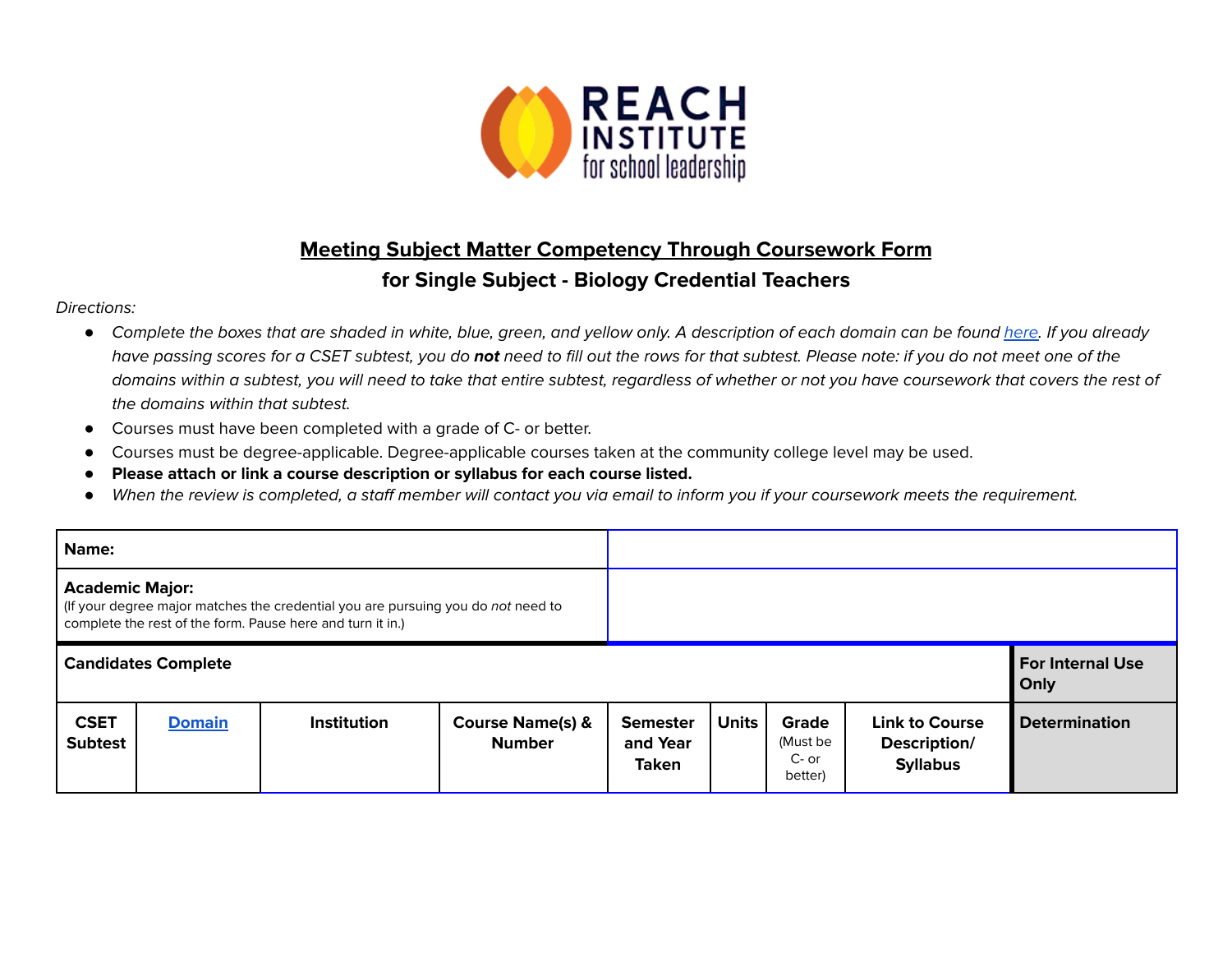| П           | Domain 1:<br>Scientific<br>Practices,<br>Engineering<br>Design and<br>Applications,<br>and<br>Crosscutting<br>Concepts |  |  |  |  |
|-------------|------------------------------------------------------------------------------------------------------------------------|--|--|--|--|
|             | Domain 2:<br>Physical<br>Sciences                                                                                      |  |  |  |  |
|             | Domain 3: Life<br><b>Sciences</b>                                                                                      |  |  |  |  |
|             | Domain 4:<br>Earth and<br>Space<br>Sciences                                                                            |  |  |  |  |
| $\mathbf H$ | Domain 1:<br>From<br>Molecules to<br>Organisms:<br><b>Structures</b><br>and<br>Processes                               |  |  |  |  |
|             | Domain 2:<br>Ecosystems:<br>Interactions,<br>Energy, and<br>Dynamics                                                   |  |  |  |  |
|             | Domain 3:<br>Heredity:                                                                                                 |  |  |  |  |